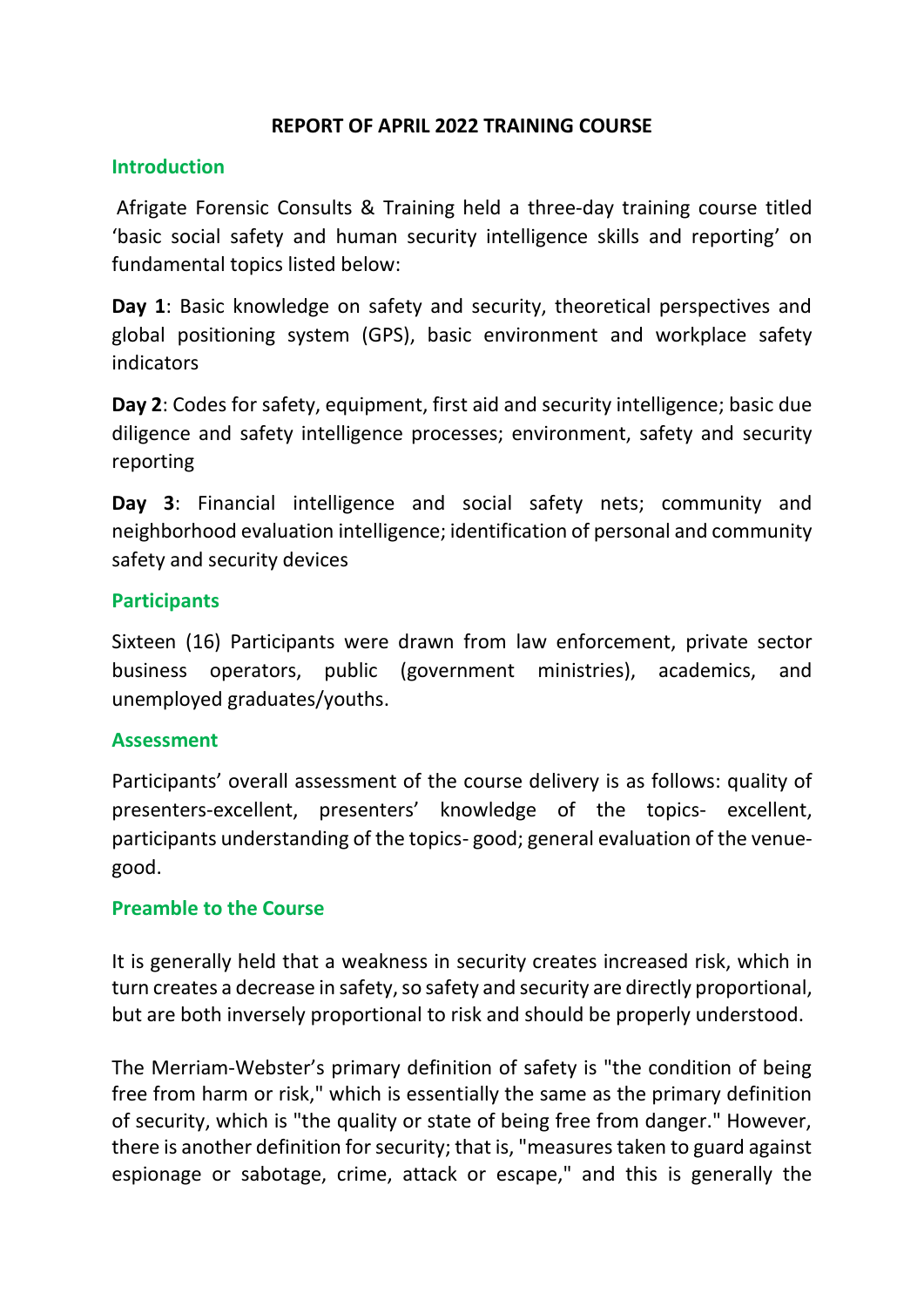definition we are using when we refer to industrial security. Using these definitions, we can better understand the relationship between safety and security [\(https://www.controlglobal.com/articles/2010/safetysecurity1004/\)](https://www.controlglobal.com/articles/2010/safetysecurity1004/).

There are many views on intelligence as well. However, in its simplest sense, it involves the ability to adapt to one's environment and the capacity to learn from experience. Charles Spearman concluded that there was a common function across intellectual activities about this, including what he called "g" or general intelligence.

In the United States, a basic (if incomplete) definition of national security intelligence is the "knowledge and foreknowledge of the world around us—the prelude to Presidential decision and action" (Central Intelligence Agency [1991,](https://www.oxfordhandbooks.com/view/10.1093/oxfordhb/9780195375886.001.0001/oxfordhb-9780195375886-e-0001#oxfordhb-9780195375886-bibItem-13) 13). This definition points to intelligence as a matter of "situational awareness," that is, understanding events and conditions throughout the world faced by citizens, policymakers, diplomats, and military commanders. In this vein, when people speak of "intelligence" they are usually referring to *information* tangible data about personalities and events, including financial and forex investments, wars, poverty, money trade, climate change, environment, etc. around the globe. This information is communicated by intelligence officers to policymakers in the form of oral briefings, memoranda, and more formal reports, either short or long, all focused on bringing a leader up-to-date on current events or investing the policymaker with a more in-depth comprehension of a topic based on exhaustive research.

### **What is Human Safety and Security?**

Human security is a human right; it refers to the security of people and communities, as opposed to the security of states. Human security recognises that there are several dimensions related to feeling safe, such as freedom from fear, freedom from want, and freedom from indignity.

Human security is a paradigm for understanding global [vulnerabilities](https://en.wikipedia.org/wiki/Social_vulnerability) whose proponents challenge the traditional notion of [national](https://en.wikipedia.org/wiki/National_security)  [security](https://en.wikipedia.org/wiki/National_security) through [military security](https://en.wikipedia.org/wiki/Military_security) by arguing that the proper referent for security should be at the human rather than national level. Human security reveals a people-centred and multi-disciplinary understanding of security which involves a number of research fields, including [development](https://en.wikipedia.org/wiki/Development_studies)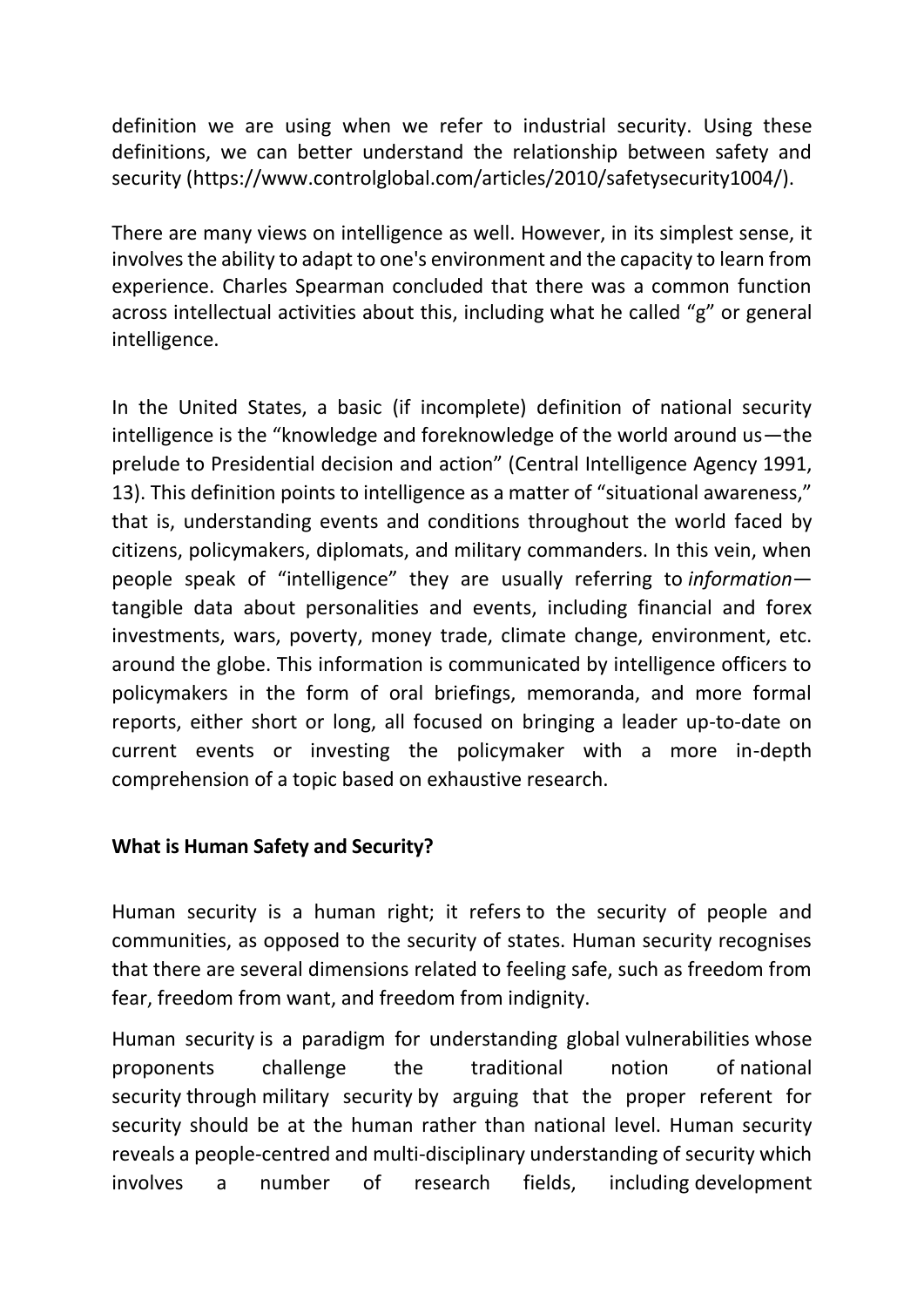[studies,](https://en.wikipedia.org/wiki/Development_studies) [international relations,](https://en.wikipedia.org/wiki/International_relations) strategic studies, and [human rights](https://en.wikipedia.org/wiki/Human_rights). The [United](https://en.wikipedia.org/wiki/United_Nations_Development_Programme)  [Nations Development Programme'](https://en.wikipedia.org/wiki/United_Nations_Development_Programme)s 1994 [Human Development Report](https://en.wikipedia.org/wiki/Human_Development_Report) is considered a milestone publication in the field of human security, with its argument that ensuring ["freedom from want"](https://en.wikipedia.org/wiki/Freedom_from_want) and ["freedom from fear"](https://en.wikipedia.org/wiki/Freedom_from_fear) for all persons is the best path to tackle the problem of global insecurity (https://en.wikipedia.org/wiki/Human\_security).

In the UNDP's 1994 Human Development Report, [Mahbub ul Haq](https://en.wikipedia.org/wiki/Mahbub_ul_Haq) first drew global attention to the concept of human security and sought to influence the UN's 1995 [World Summit on Social Development in Copenhagen.](https://en.wikipedia.org/wiki/Commission_for_Social_Development) The UNDP's 1994 [Human Development Report'](https://en.wikipedia.org/wiki/Human_Development_Report)s definition of human security argues that the scope of global security should be expanded to include *threats in seven areas*:

**Economic security** – [Economic security](https://en.wikipedia.org/wiki/Economic_security) requires an assured [basic income](https://en.wikipedia.org/wiki/Basic_income) for individuals, usually from productive and remunerative work or, as a last resort, from a publicly financed safety net, which include financial intelligence and investment issues by citizens who live in certain economic zones in the world. In this sense, only about a quarter of the world's people are presently economically secure. While the economic security problem may be more serious in [developing countries,](https://en.wikipedia.org/wiki/Developing_countries) concern also arises in developed countries as well. Unemployment problems constitute an important factor underlying political tensions and [ethnic](https://en.wikipedia.org/wiki/Ethnicity) violence.

**Food security** – [Food security](https://en.wikipedia.org/wiki/Food_security) requires that all people at all times have both physical and economic access to basic food. According to the [United Nations,](https://en.wikipedia.org/wiki/United_Nations) the overall availability of food is not a problem, rather the problem often is the poor distribution of food and a lack of [purchasing power.](https://en.wikipedia.org/wiki/Purchasing_power) In the past, food security problems have been dealt with at both national and global levels. However, their impacts are limited. According to UN, the key is to tackle the problems relating to access to assets, work and assured income (related to economic security).

**Health security** – [Health security](https://en.wikipedia.org/wiki/Health_security) aims to guarantee a minimum protection from diseases and unhealthy [lifestyles.](https://en.wikipedia.org/wiki/Lifestyle_(sociology)) In developing countries, the major causes of death traditionally were [infectious](https://en.wikipedia.org/wiki/Infectious_disease) and [parasitic diseases,](https://en.wikipedia.org/wiki/Parasitic_disease) whereas in industrialized countries, the major killers were diseases of the [circulatory](https://en.wikipedia.org/wiki/Circulatory_system)  [system.](https://en.wikipedia.org/wiki/Circulatory_system) Today, lifestyle-related chronic diseases are leading killers worldwide, with 80 percent of deaths from chronic diseases occurring in low- and middleincome countries.[\[8\]](https://en.wikipedia.org/wiki/Human_security#cite_note-8) According to the [United Nations,](https://en.wikipedia.org/wiki/United_Nations) in both developing and industrial countries, threats to health security are usually greater for poor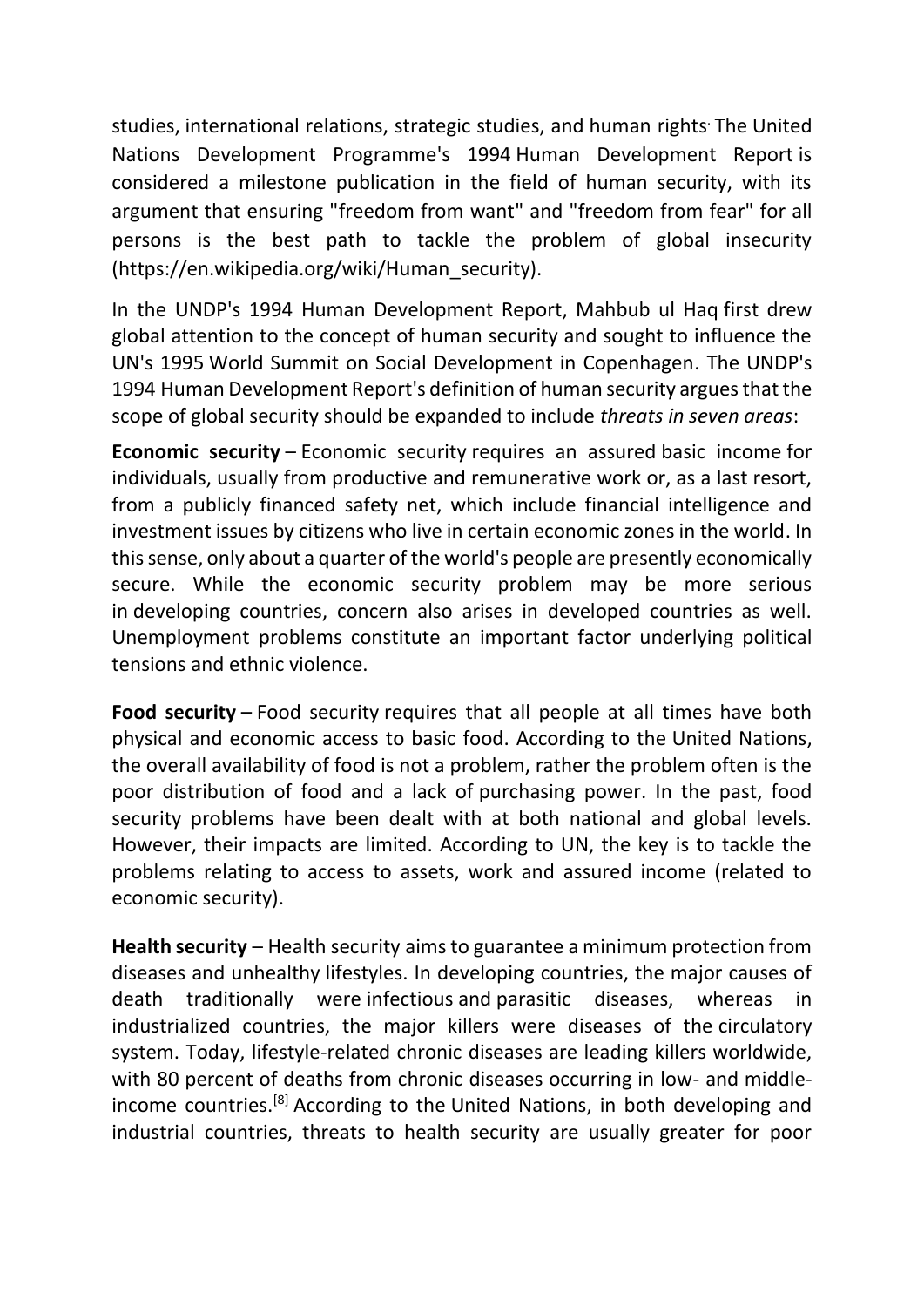people in rural areas, particularly children. This is due to [malnutrition](https://en.wikipedia.org/wiki/Malnutrition) and insufficient access to health services, clean water and other basic necessities.

**Environmental security** – [Environmental security](https://en.wikipedia.org/wiki/Environmental_security) aims to protect people from the short- and long-term ravages of nature, man-made threats in nature, and deterioration of the [natural environment.](https://en.wikipedia.org/wiki/Natural_environment) In developing countries, lack of access to clean [water resources](https://en.wikipedia.org/wiki/Water_resources) is one of the greatest environmental threats. In industrial countries, one of the major threats is [air pollution.](https://en.wikipedia.org/wiki/Air_pollution) [Global warming,](https://en.wikipedia.org/wiki/Global_warming) caused by the emission of [greenhouse gases,](https://en.wikipedia.org/wiki/Greenhouse_gases) is another [environmental security](https://en.wikipedia.org/wiki/Environmental_peacebuilding)  [issue.](https://en.wikipedia.org/wiki/Environmental_peacebuilding)

**Personal security** – [Personal security](https://en.wikipedia.org/wiki/Security_of_person) aims to protect people from physical [violence,](https://en.wikipedia.org/wiki/Violence) whether from the state or external states, from violent individuals and sub-state actors, from [domestic abuse,](https://en.wikipedia.org/wiki/Domestic_abuse) or from predatory adults. For many people, the greatest source of anxiety is [crime,](https://en.wikipedia.org/wiki/Crime) particularly violent crime and income declines and unemployment. All these could be the result of corruption and mismanagement of economic resources.

**Community security** – [Community security](https://en.wikipedia.org/wiki/Societal_security) aims to protect people from the loss of traditional [relationships](https://en.wikipedia.org/wiki/Interpersonal_relationship) and values and from sectarian and ethnic violence. Traditional communities, particularly minority [ethnic groups](https://en.wikipedia.org/wiki/Ethnic_group) are often threatened. About half of the world's states have experienced some inter-ethnic strife. The United Nations declared 1993 the Year of Indigenous People to highlight the continuing vulnerability of the 300 million aboriginal people in 70 countries as they face a widening spiral of violence.

**Political security** – [Political security](https://en.wikipedia.org/wiki/Political_security) is concerned with whether people live in a society that honors their basic human rights. According to a survey conducted by Amnesty [International,](https://en.wikipedia.org/wiki/Amnesty_International) [political repression,](https://en.wikipedia.org/wiki/Political_repression) systematic torture, ill treatment or [disappearance](https://en.wikipedia.org/wiki/Forced_disappearance) was still practised in 110 countries. Human rights violations are most frequent during periods of political unrest. Along with repressing individuals and groups, governments may try to exercise control over ideas and information.

Meeting the conditions above guarantees safety at all levels.

According to COURSERA also, security and safety challenges rank among the most pressing issues of modern times. Challenges such as, cyber-crime, terrorism, and environmental disasters impact the lives of millions across the globe. These issues also rank high on the agenda of politicians, international organizations and businesses. They also feature prominently in the public conscience and in governmental policies. In the current, interconnected world,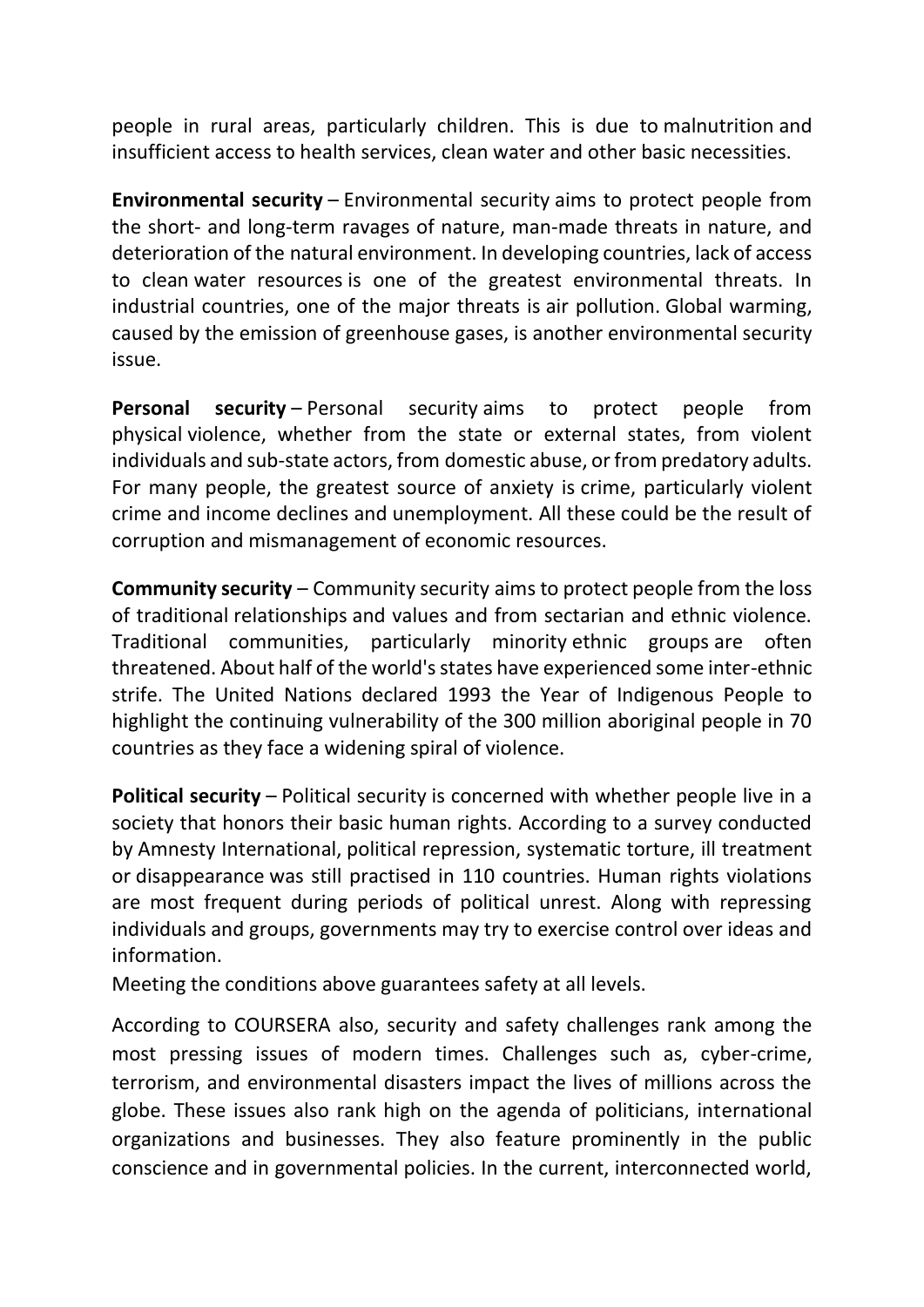security challenges are becoming increasingly complex. Facilitated by developments as globalization and the spread of networked and hyperconnected technologies, new safety and security challenges arise and impact individuals in local, national, regional and international levels, which dramatically increases their complexity and scale. As such, solutions to contemporary security challenges require a wide array of actors operating on multiple levels of governance [\(https://www.coursera.org/lecture/security](https://www.coursera.org/lecture/security-safety-globalized-world/what-is-safety-and-security-VXD42)[safety-globalized-world/what-is-safety-and-security-VXD42\)](https://www.coursera.org/lecture/security-safety-globalized-world/what-is-safety-and-security-VXD42).

Together we will search for answers to important questions: what is security and safety? How can we understand complex modern-day security and safety challenges? And how do we deal with such challenges? This course combines scholarly inquiry from multiple disciplines with real-life cases to explore and understand complex modern-day safety and security challenges. Collecting intelligence to build up a detailed knowledge of threats to the individual, community and country is at the heart of intelligence and safety debates.

# **The Premise**

The training workshop is premised on the understanding of:

(1) The contribution of private citizens to security and safety (Nigeria Police Force, (Amendment, Act 2020)).

(2) Legal provisions in additional sources (e.g., Penal and Criminal Codes; and the 1999 Constitution of the Federal Republic of Nigeria)

(3) Government overtures and pronouncements in the face of current safety concerns and security challenges facing communities, schools and places of worship targeted at individuals and property

(4) Global concerns on the safety of lives, especially of girls, children and the vulnerable all over the world to

day

(5) The novelty in the introduction/emergence of disciplines focusing on security, safety and emergency management

(6) The increasing need for citizen-involvement is public safety, emergency assistance and ecological/environmental disaster control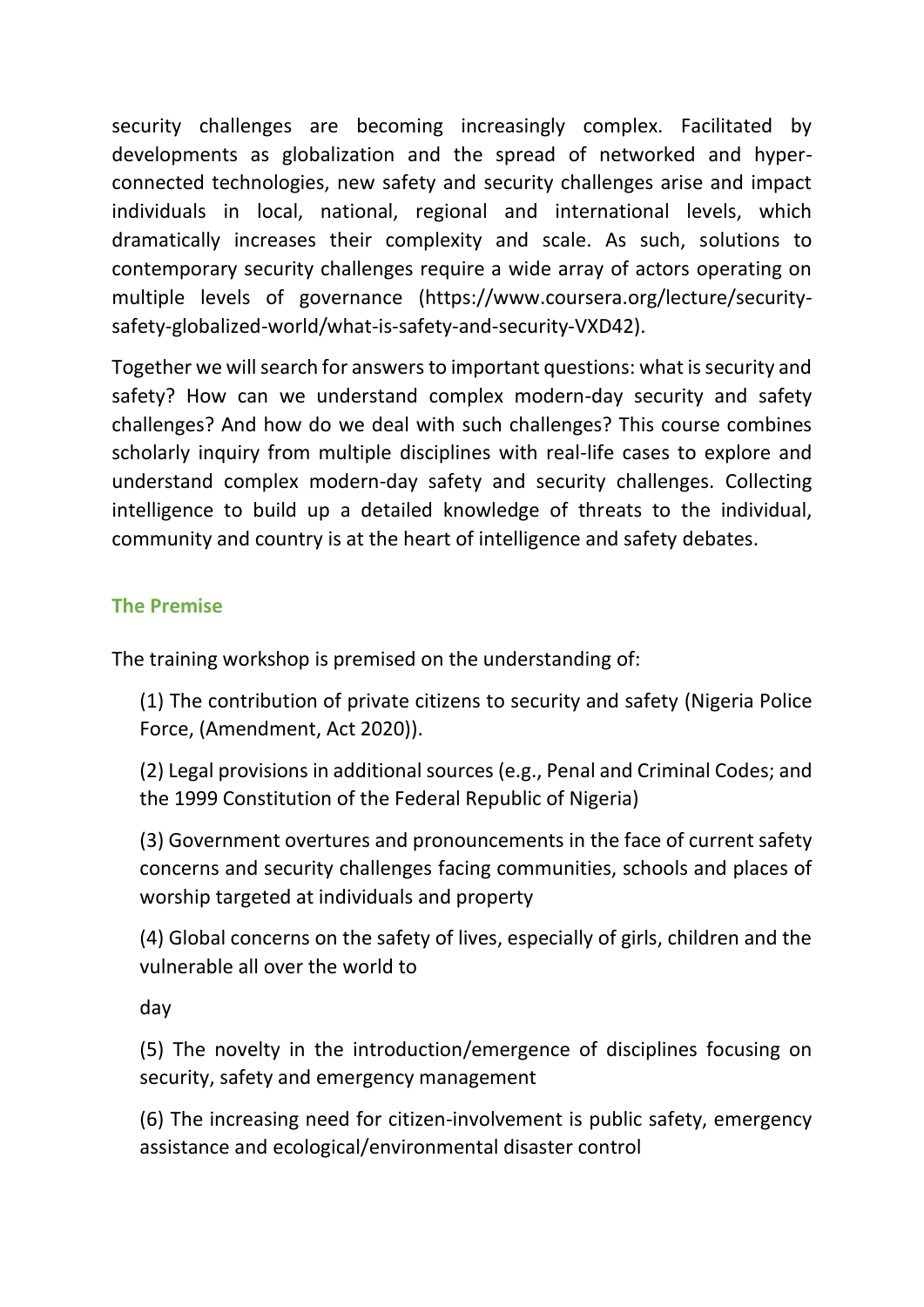These are the 'raw materials' for the practical sessions during the training. According to the Catholic University of America, t**he three basic rules for personal safety are:**

- 1. Stay alert and be aware of your surroundings.
- 2. Give the impression that you are calm, confident and know where you are going.
- 3. Trust your instincts. If it doesn't look or feel right, it might not be.

# Theoretical Perspectives on Safety, Security and Intelligence

Theories are important building blocks for the understanding of social and physical objects/phenomena. The following are presented for their relevance in understanding safety, security and intelligence.

## **Self-Preservation Theory**

Self-preservation is essentially the process of an organism preventing itself from being harmed or killed and is considered a basic instinct in most organisms. Most call it a "survival instinct". Self-preservation is also thought by some to be the basis of rational and logical thought and behaviour[.](https://dictionary.apa.org/self-preservation-instinct)

# *(i) [From Social Psychology-](https://dictionary.apa.org/self-preservation-instinct) Self-preservation instinct:* According *APA [Dictionary of Psychology:](https://dictionary.apa.org/self-preservation-instinct)*

The fundamental tendency of humans and nonhuman animals to behave so as to avoid injury and maximize chances of survival (e.g., by fleeing from dangerous situations or predators). In his early formulations of classic psychoanalytic theory, Sigmund Freud proposed that selfpreservation was one of two instincts that motivated human behaviour, the other being the [sexual instinct.](https://dictionary.apa.org/sexual-instinct) In his later formulations, he combined both instincts into the concept of [Eros,](https://dictionary.apa.org/eros) or the [life instinct,](https://dictionary.apa.org/life-instinct) and opposed them to [Thanatos,](https://dictionary.apa.org/thanatos) the [death instinct.](https://dictionary.apa.org/death-instinct) Also called self-preservative instinct; survival instinct.

# *(ii)* **From Sociology- Self-preservation and Sociology's modern moral personality: Dual structure in Durkheim's** *Suicide* **by [Feiyu Sun](https://journals.sagepub.com/doi/full/10.1177/2057150X20932718)**

According to Durkheim, suicide means a conscious choice of death. The only opposite of death is being, and there is no middle ground in between. Therefore, when Durkheim discusses suicide, he certainly touches on the issue of living, or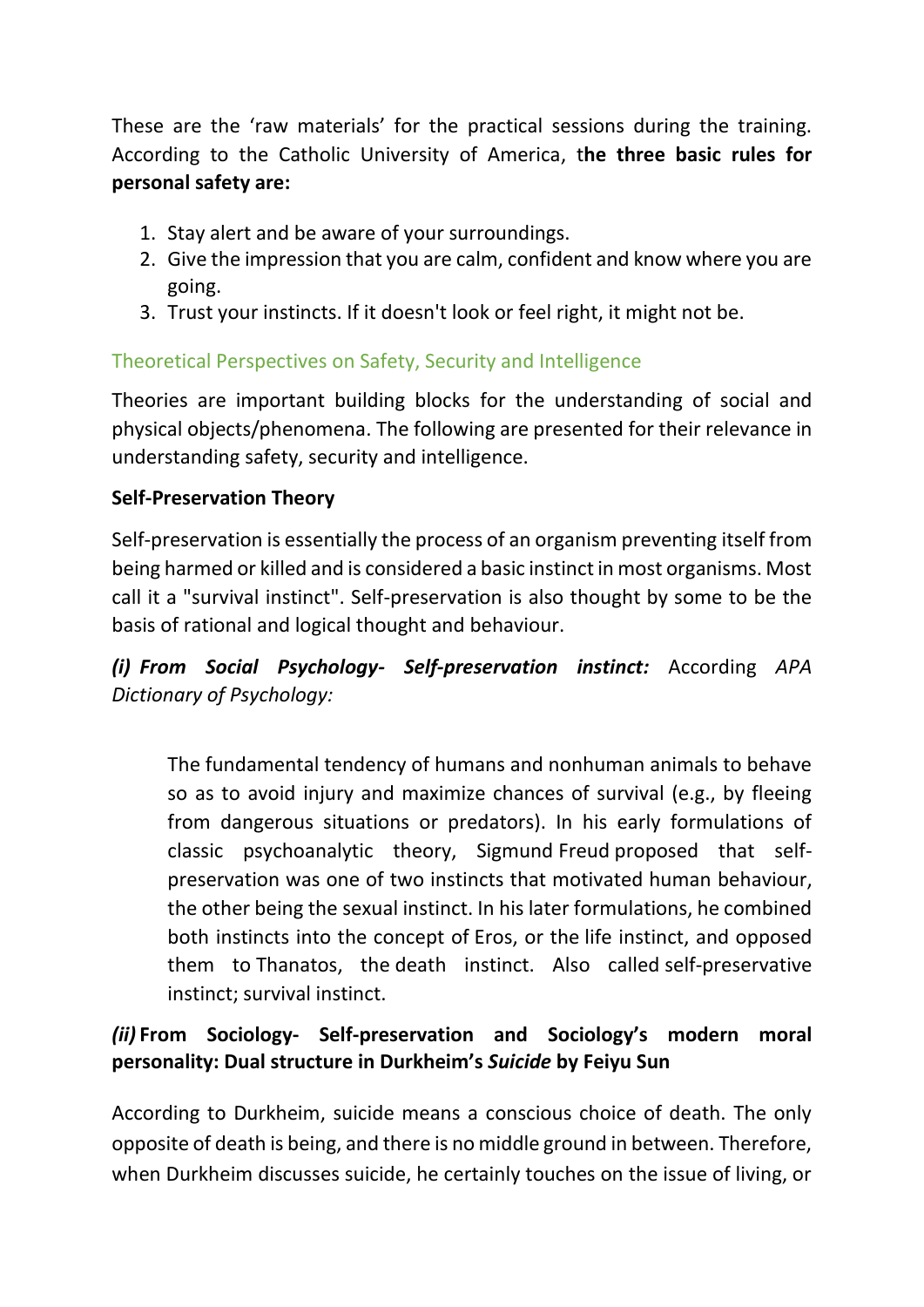a choice of self-preservation, in a cryptical way, as well. This veiled discussion has been unacknowledged by Chinese mainland sociology because the widely adopted Chinese version of Durkheim's *Suicide* loses most of the textual evidence of this clue in its translation. This paper offers a textual analysis of Durkheim's *Suicide* based on that textual evidence. Durkheim treats different types of suicide as extreme forms of different types of morals, and, in many places, he asks under what kind of moral condition one can achieve selfpreservation. This paper argues that there is an inner connection between Durkheim's definitions of three types of suicide and his definition of sociology. As a social scientist who studies morality, he sees sociology as the expression of a particular modern morality, the same kind of moral condition that he calls for in his book. This paper shows that for Durkheim, this moral entity signifies for self-preservation both for the modern individual and for sociology.

# **Rational Choice Theory**

Rational choice theory explains social phenomena as outcomes of individual choices that can—in some way—be construed as rational. ... Beliefs refer to perceived cause-effect relations, including the perceived likelihood with which an individual's actions will result in different possible outcomes.

Rational choice theory refers to a set of guidelines that help understand economic and social behaviour.<sup>[\[1\]](https://en.wikipedia.org/wiki/Rational_choice_theory#cite_note-1)</sup> The theory originated in the eighteenth century and can be traced back to political economist and philosopher, Adam Smith. The theory postulates that an individual will perform a cost-benefit analysis to determine whether an option is right for them.<sup>[\[3\]](https://en.wikipedia.org/wiki/Rational_choice_theory#cite_note-:1-3)</sup> It also suggests that an individual's self-driven rational actions will help better the overall economy. Rational choice theory looks at three concepts: rational actors, self interest and the invisible hand.

The basic premise of rational choice theory is that the decisions made by individual actors will collectively produce aggregate social behaviour. The theory also assumes that individuals have [preferences](https://en.wikipedia.org/wiki/Preference_(economics)) out of available choice alternatives. These preferences are assumed to be complete and transitive. Completeness refers to the individual being able to say which of the options they prefer (i.e., individual prefers A over B, B over A or are indifferent to both). Alternatively, transitivity is where the individual weakly prefers option A over B and weakly prefers option B over C, leading to the conclusion that the individual weakly prefers A over C. The rational agent will then perform their own cost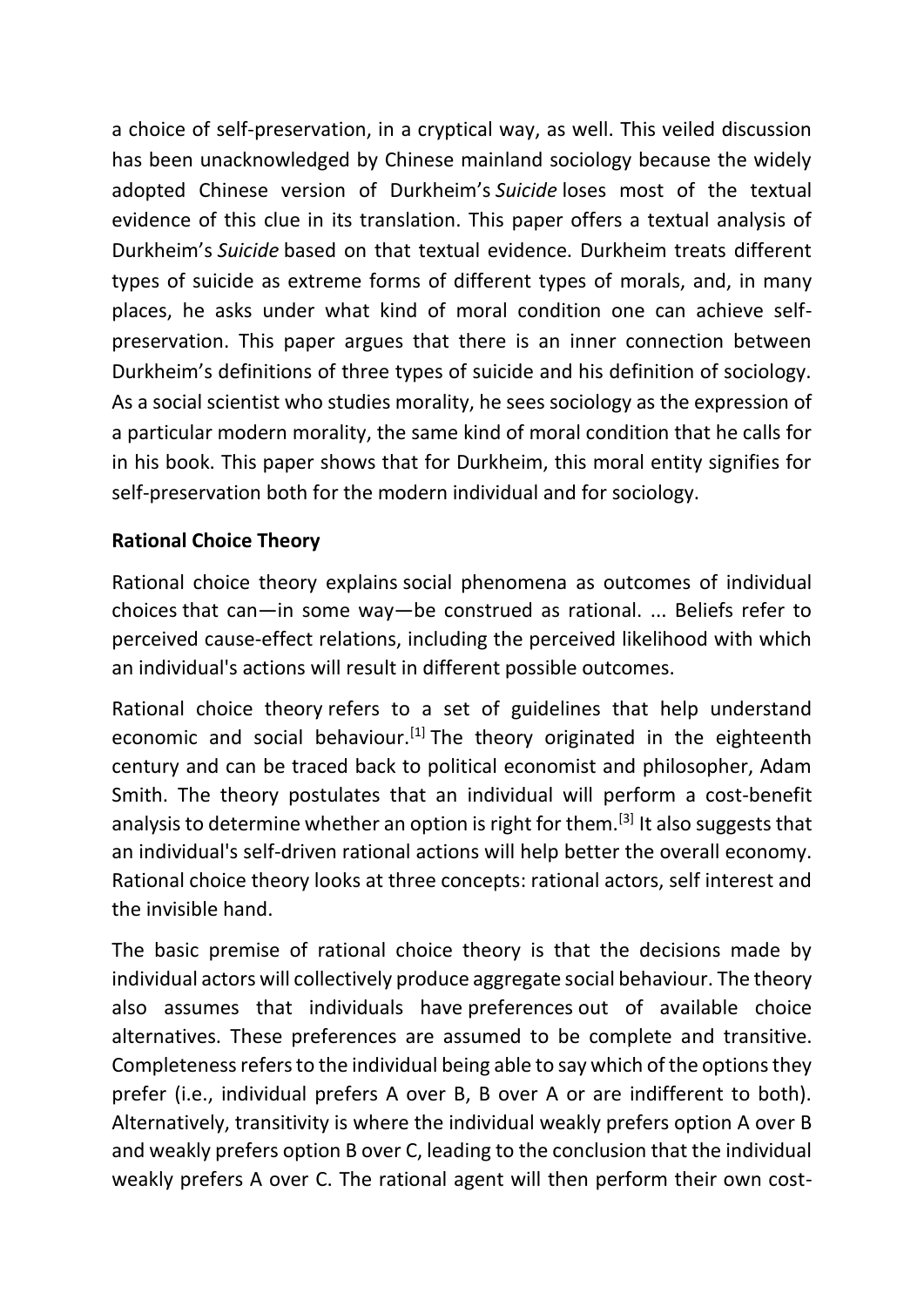benefit analysis using a variety of criterion to perform their self-determined best choice of action.

## **Its Formal statement**

The available alternatives are often expressed as a set of objects, for example a set of *j* [exhaustive](https://en.wikipedia.org/wiki/Collectively_exhaustive_events) and [exclusive](https://en.wikipedia.org/wiki/Mutually_exclusive_events) actions:

For example, if a person can choose to vote for either Roger or Sara or to abstain, their set of possible alternatives is:

The theory makes two technical assumptions about individuals' preferences over alternatives:

- **[Completeness](https://en.wikipedia.org/wiki/Completeness_(order_theory))** for any two alternatives  $a_i$  and  $a_j$  in the set, either  $a_i$  is preferred to  $a_i$ , or  $a_j$  is preferred to  $a_i$ , or the individual is indifferent between  $a_i$  and  $a_i$ . In other words, *all* pairs of alternatives can be compared with each other.
- **[Transitivity](https://en.wikipedia.org/wiki/Transitive_relation)** if alternative  $a_1$  is preferred to  $a_2$ , and alternative  $a_2$  is preferred to  $a_3$ , then  $a_1$  is preferred to  $a_3$ .

Together these two assumptions imply that given a set of exhaustive and exclusive actions to choose from, an individual can *rank* the elements of this set in terms of his preferences in an internally consistent way (the ranking constitutes a [partial ordering\)](https://en.wikipedia.org/wiki/Partial_order), and the set has at least one [maximal element.](https://en.wikipedia.org/wiki/Maximal_element)

The preference between two alternatives can be:

- **Strict preference** occurs when an individual prefers  $a_1$  to  $a_2$  and does *not* view them as equally preferred.
- **Weak preference** implies that individual either strictly prefers  $a_1$  over  $a_2$  or is indifferent between them.
- **Indifference** occurs when an individual neither prefers  $a_1$  to  $a_2$ , nor  $a_2$  to  $a_1$ . Since (by completeness) the individual does not *refuse* a comparison, they must therefore be indifferent in this case.

Research that took off in the 1980s sought to develop models that drop these assumptions and argue that such behaviour could still be rational, Anand (1993). This work, often conducted by economic theorists and analytical philosophers, suggests ultimately that the assumptions or axioms above are not completely general and might at best be regarded as approximations.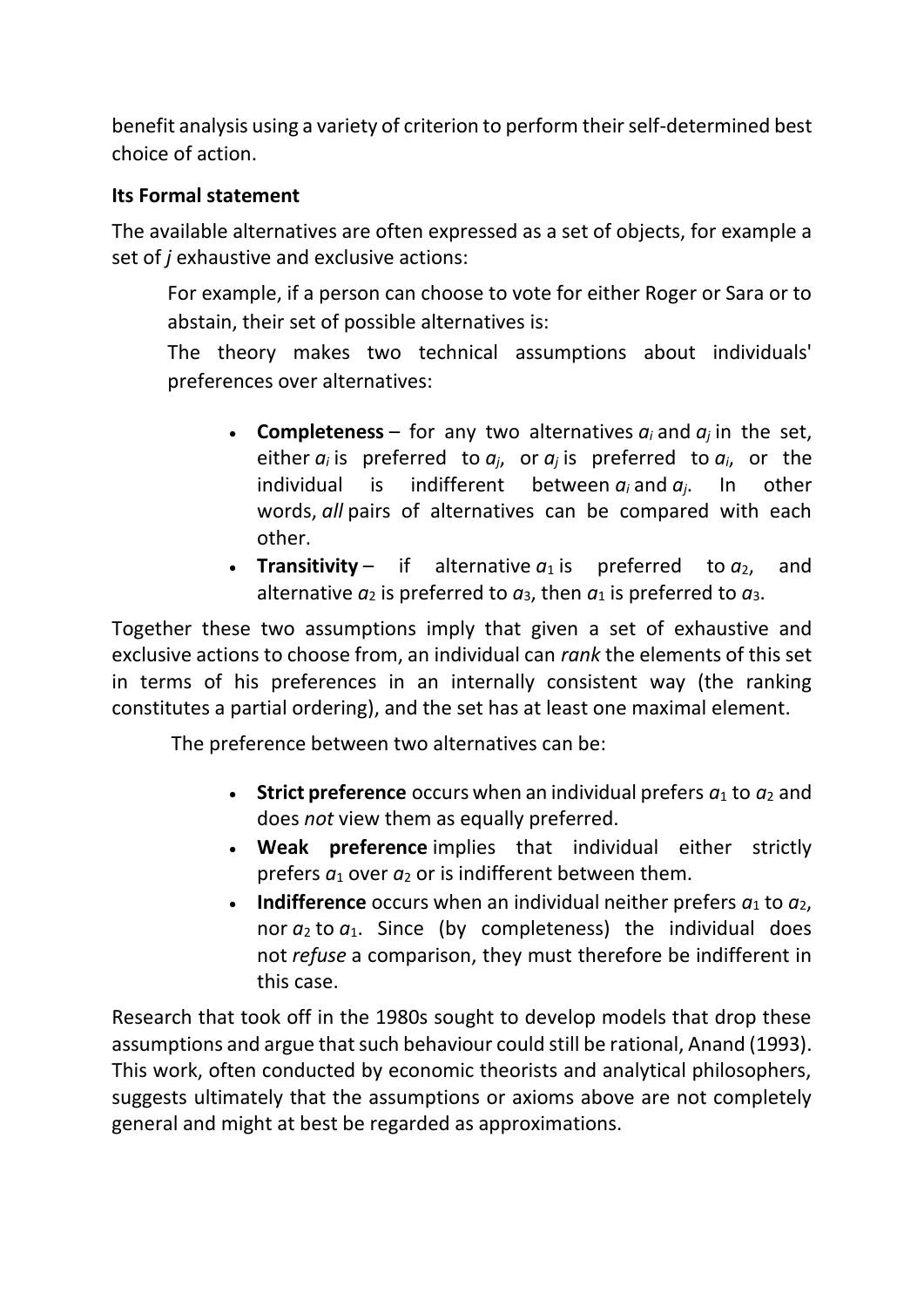## **Opportunities for Contribution to National Development**

- (a) Individuals. The training is a golden opportunity for persons seeking to:
	- $\checkmark$  Get employment/jobs in the safety and security industry
	- $\checkmark$  Improve their skills on their jobs
	- $\checkmark$  Be better citizens by analyzing safety and security threats observed
	- $\checkmark$  Document and report measures to improve the overall safety/security of the social environment
- (b) Government/Corporate Organizations. The training course is important for:
	- $\triangleright$  Staff development and/or capacity building
	- $\triangleright$  Improved organizational, environmental security and safety
	- $\triangleright$  Improved organizational productivity and profit value-addition
	- $\triangleright$  Better public image, confidence and trust
	- $\triangleright$  Recruitment of new cadres of employees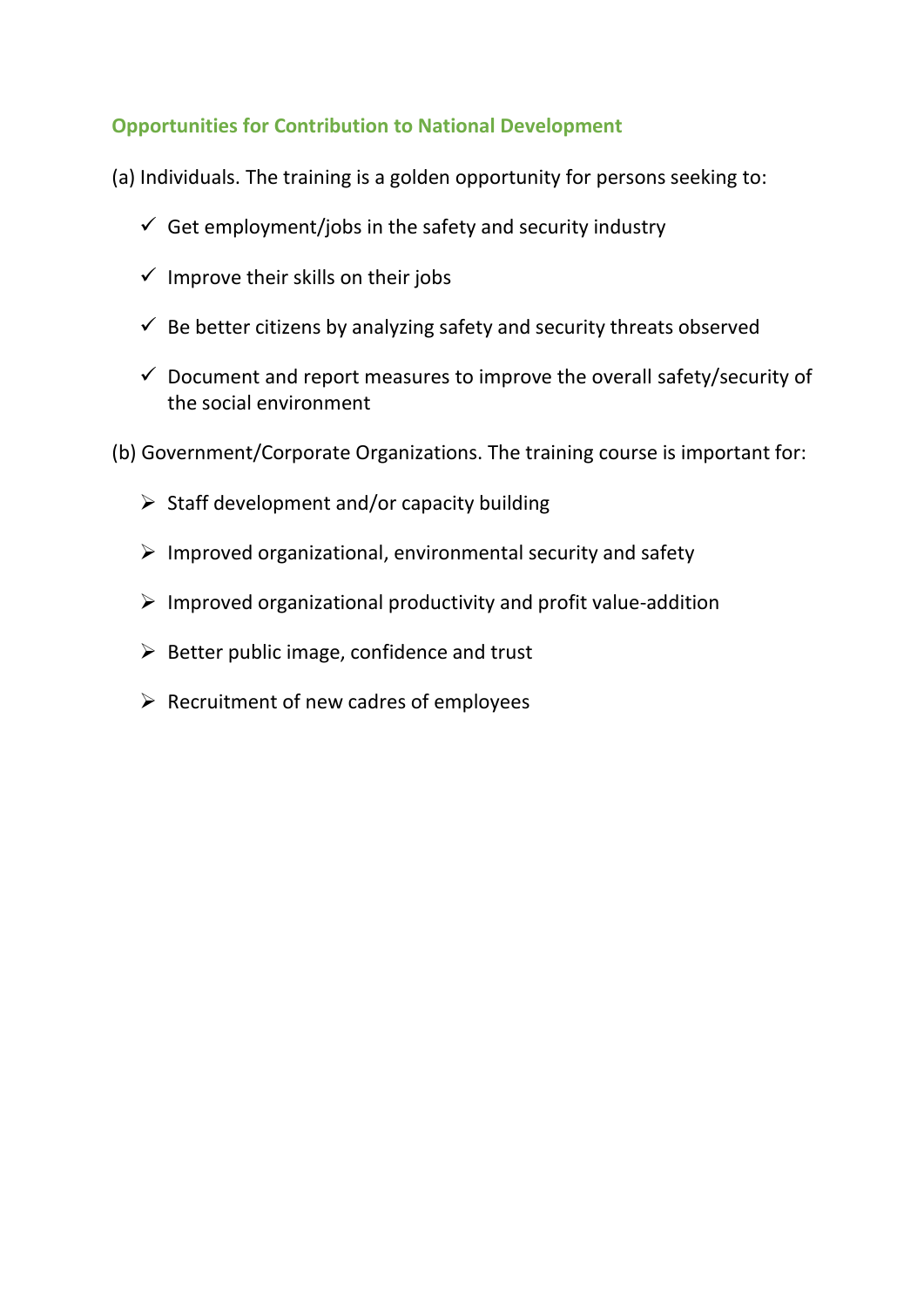### **APPENDIX 1: LIST OF RESOURCE PERSONS**

- 1. Dr. Frankie O. Balogun- Geologist, Safety and Environment Impact Assessment Consultant
- 2. Prof. Sam O. Smah- Safety, Security, Forensic & Intelligence Consultant, Sociologist and Criminologist
- 3. Dr. Caroline Mary Ndubuisi- Forensic and Financial Expert
- 4. Mr. Mohammed Tanko Momoh- Journalist and Human Resources Expert
- 5. Mr. 'Olufemi Agbelua- IT Security Expert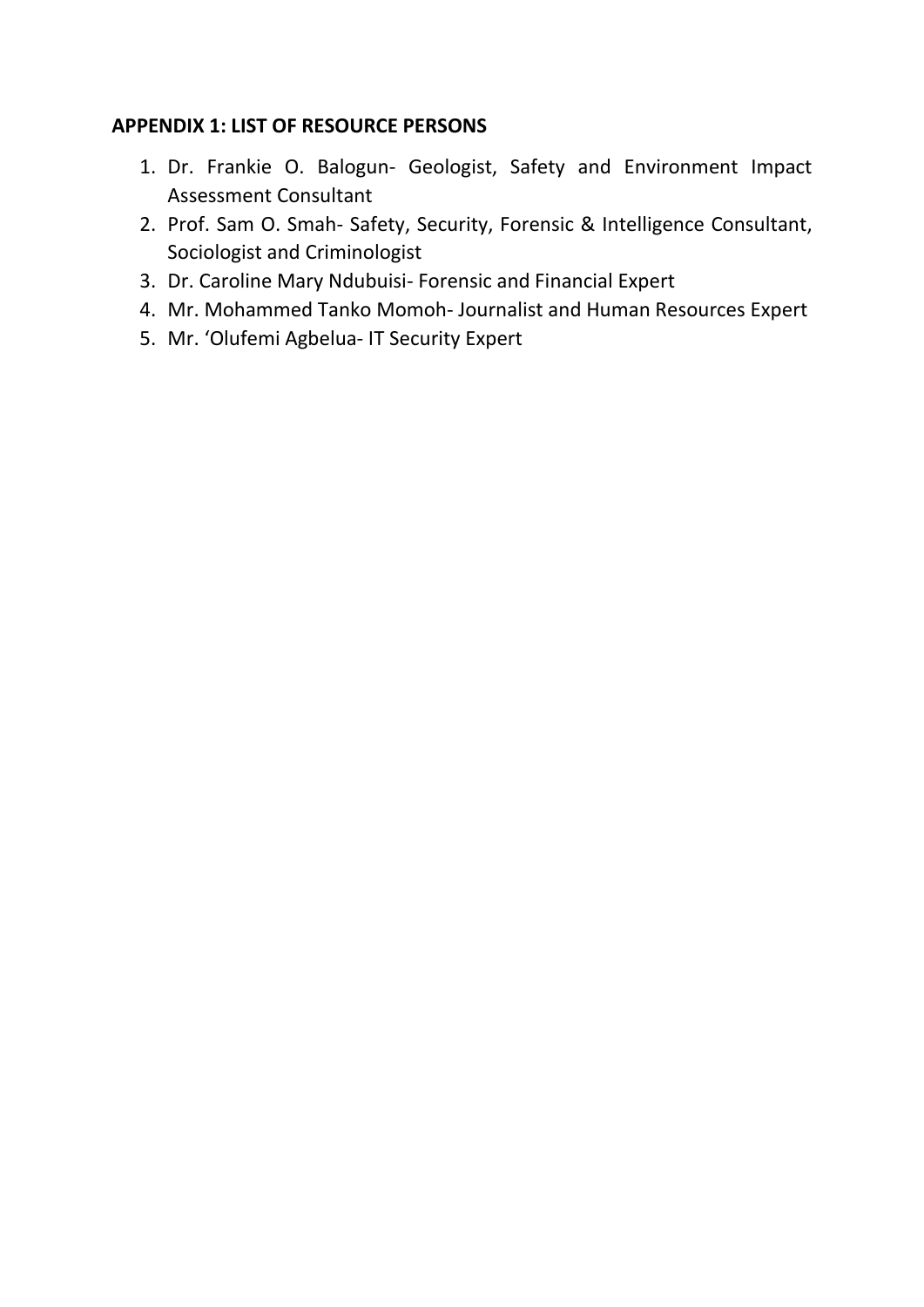## **APPENDIX 2: NAMES OF PARTICIPANTS**

- 1. Abdullahi Abdul Rashid ISA- National Intelligence Agency
- 2. Yahaya Peter POGU- National Intelligence Agency
- 3. Fidelis ODUMU- Federal University Lafia
- 4. Sam Smah- Afrigate Ltd
- 5. Uloma NNOAHAM- Private Sector Consultant
- 6. Yusuf Alhaji USMAN- Nasarawa State University Keffi
- 7. Eze Okocha EZE- Private Sector Consultant
- 8. Frankie Ojo BALOGUN- Federal University Lafia
- 9. Deborah Hembafan SMAH- Afrigate Ltd
- 10.Lauretta BALA- National Open University of Nigeria
- 11.Victor NNDUNNA- Private Sector Consultant
- 12.Jennifer Msoo AKARDEH- Private Sector Consultant
- 13.Gloria ABU- Federal Ministry of Information and Culture
- 14.Thomas BELLO- Private Sector Consultant
- 15.Mohammed MOMOH- Programme Manager, Afrigate Ltd
- 16.Caroline NDUBUISI- National Assembly Abuja
- 17.Oluwafemi AGBELUA- ICT Expert/Consultant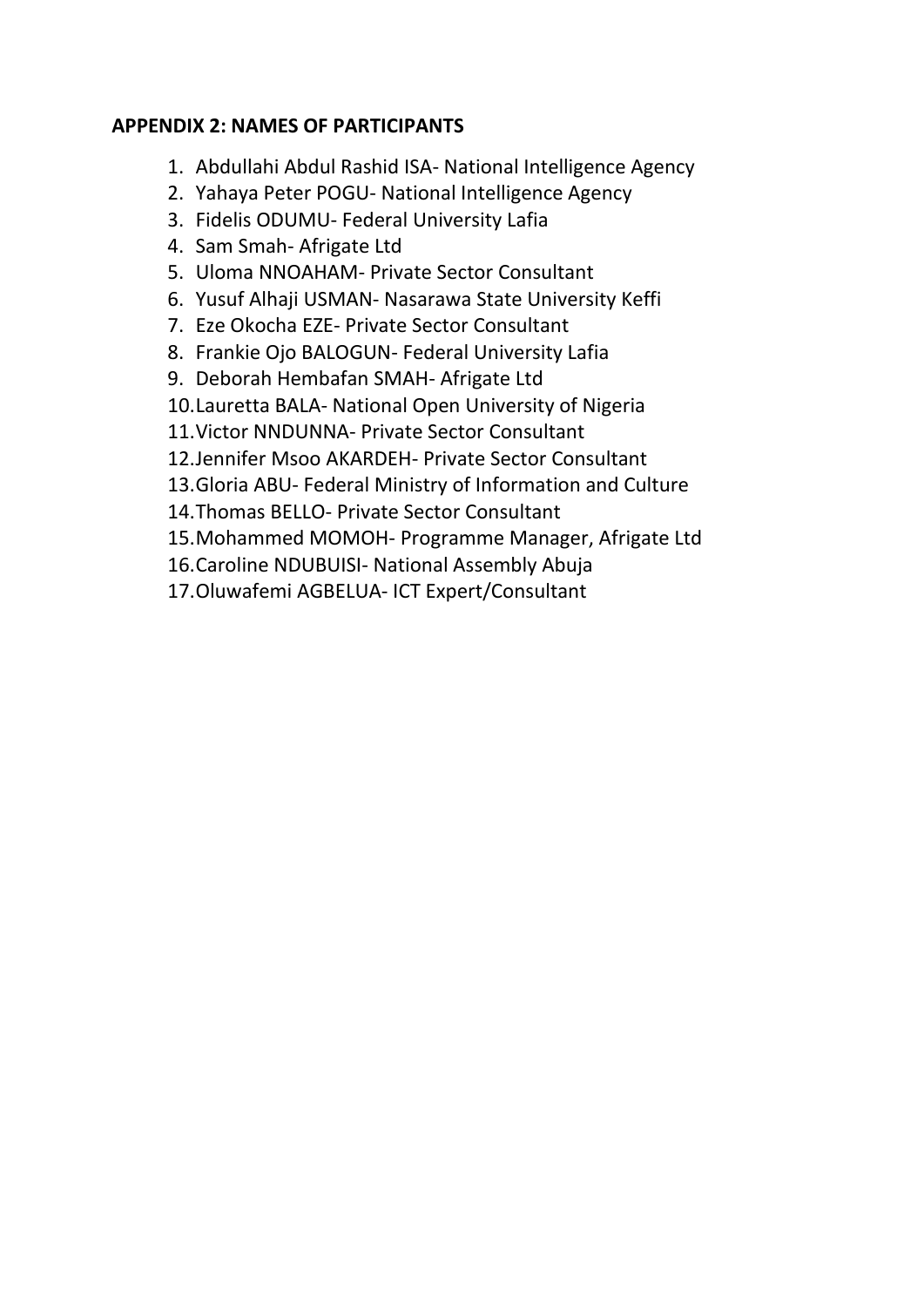# **APPENDIX 3: PARTICIPANTS' ASSESSMENT AND EVALUATION OF SSHSSR COURSE APRIL 4-6, 2022**

|                | <b>PARAMETER</b>            | <b>EXCELLENT</b> | <b>GOOD</b> | <b>POOR</b> | <b>FAIR</b> |
|----------------|-----------------------------|------------------|-------------|-------------|-------------|
|                | <b>Comment on Presenter</b> | 100%             |             |             |             |
| 3              | Presenters' knowledge of    | 100%             |             |             |             |
|                | the topics                  |                  |             |             |             |
| $\overline{4}$ | Participant's understanding | 20%              | 80%         |             |             |
|                | of topic treated            |                  |             |             |             |
| 5              | General evaluation of the   |                  | 80%         | 20%         |             |
|                | venue                       |                  |             |             |             |

## Conclusion

From the foregoing, it is evident that the training course, the first of its kind, was a huge success, drawing participants across the safety and environmental security sectors. The society stands to benefit from the wealth of knowledge shared by Afrigate Consults and acquired by the participants. The practical sessions were particularly interactive as topical and relevant issues bordering on safety of persons, institutions, organizations and communities; application of certain laws such as anti-torture and self-defense codes; and access to personal and community safety devices were discussed.

The post course review meeting recommended:

- 1. A revised version of the course during the same period, come 2023, making it an annual event
- 2. Hosting of an Executive version of the course in August 2022

Please visit the gallery on the website to view the pictures of the event